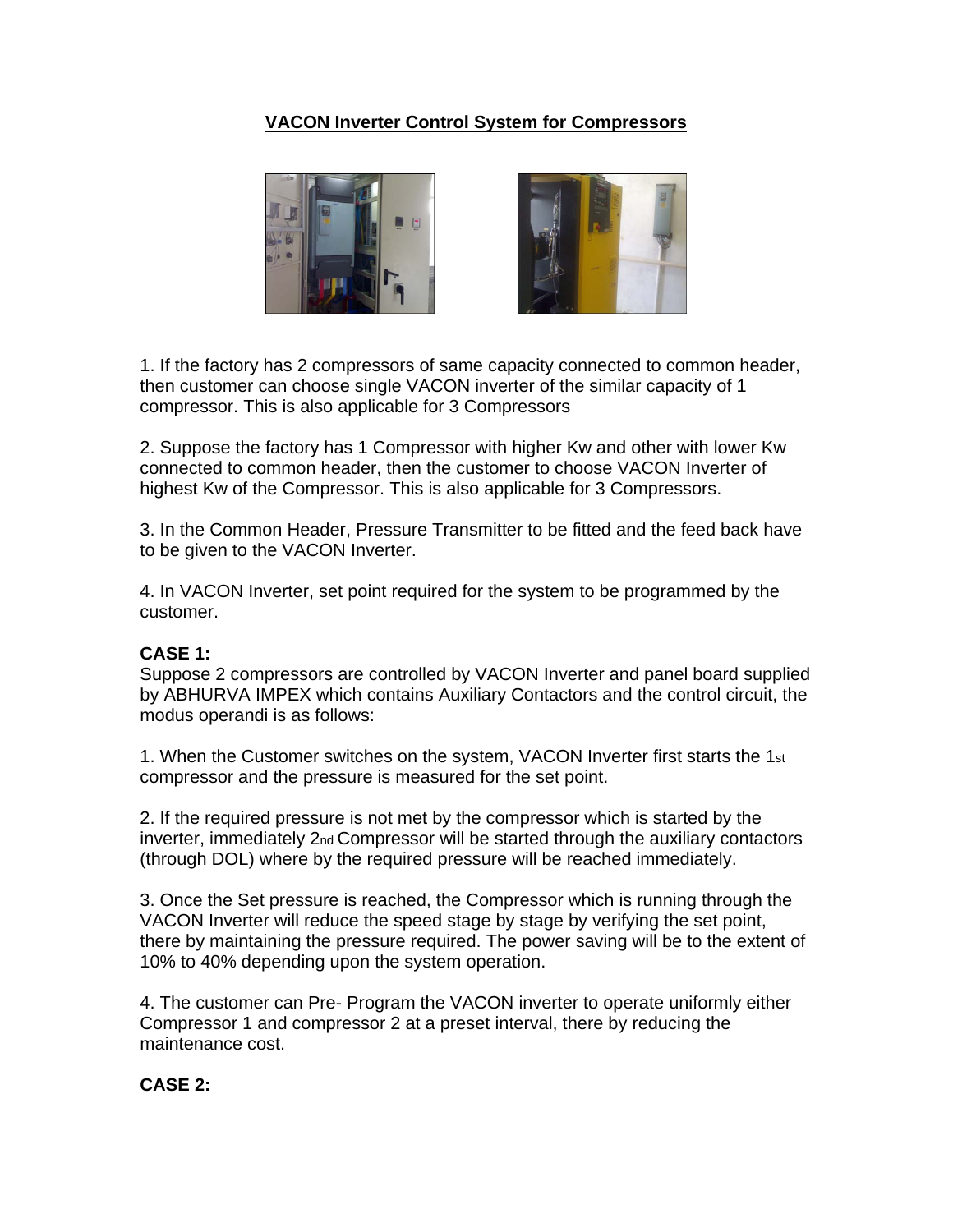Suppose 3 compressors are controlled to the common header, with 3rd compressor being the stand by compressor, which are connected to VACON Inverter and panel board which contains Auxiliary contactors and the control circuit as supplied by Abhurva Impex,

1. When the Customer switches on the system, VACON Inverter first starts the 1st compressor and the pressure is measured for the set point.

2. If the required pressure is not met by the compressor which is started by the inverter, immediately 2nd Compressor will be started through the auxiliary contactors (through DOL) where by the required pressure will be reached immediately.